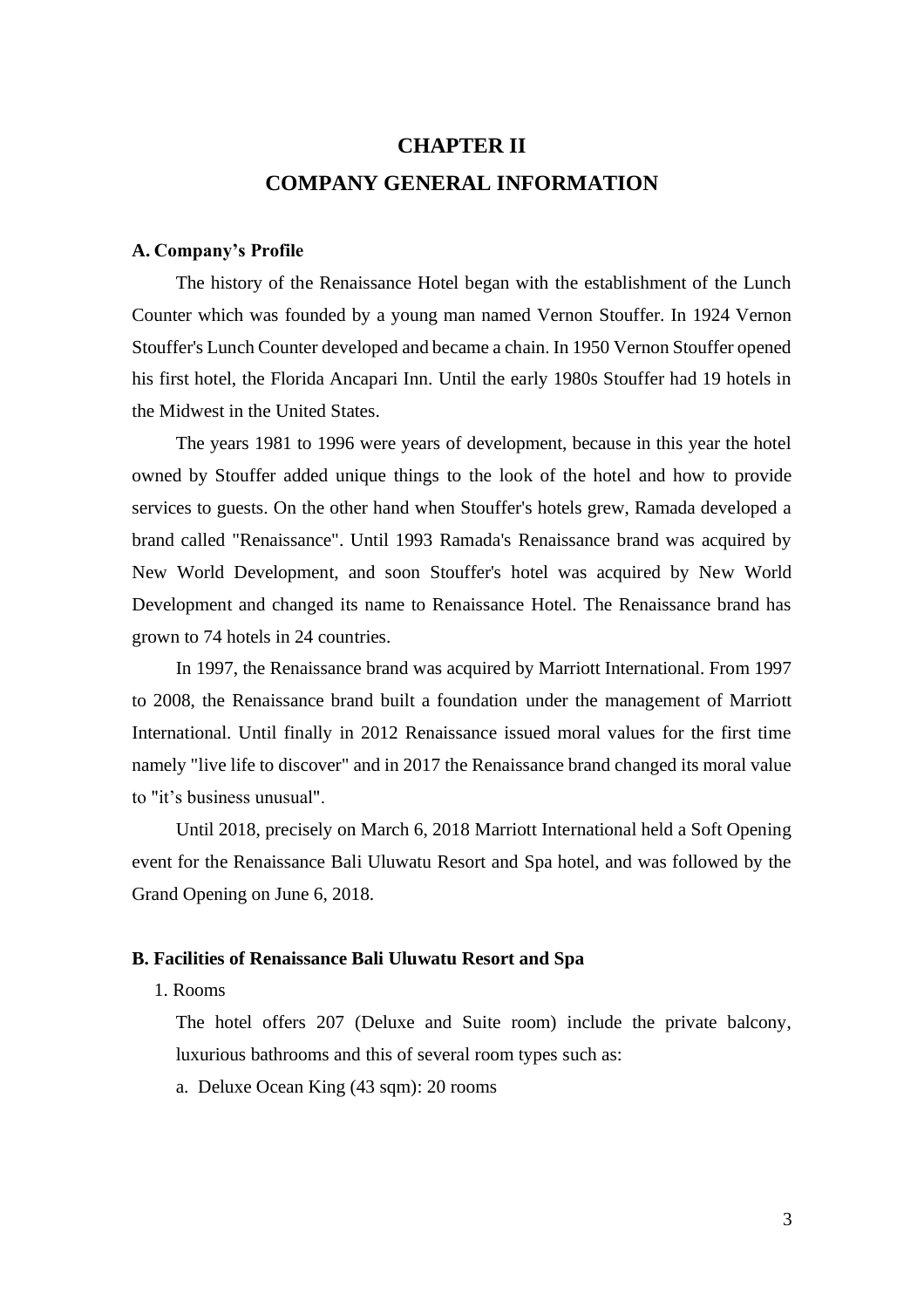

Figures 1.1

b. Deluxe Ocean Twin (43 sqm): 60 rooms



Figures 1.2

c. Deluxe Terrace Ocean King (43 sqm): 5 rooms



Figures 1.3

d. Deluxe Terrace Ocean Twin (43 sqm): 5 rooms



Figures 1.4

e. 1 Bedroom Junior Suite King Bed (59 sqm): 51 rooms



Figures 1.5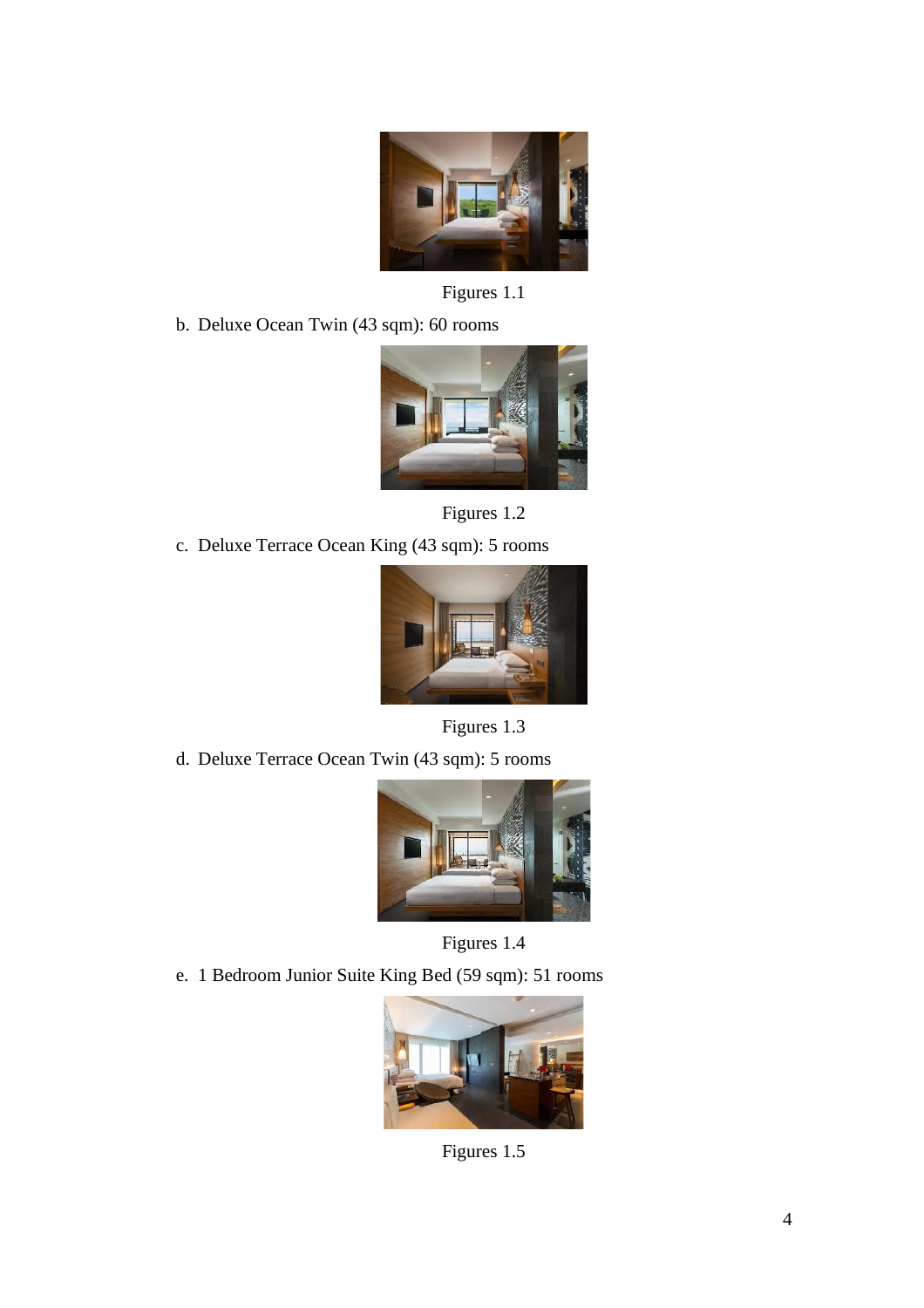f. 1 Bedroom Executive Suite King Bed (78 sqm): 43 rooms



Figures 1.6

g. Loft Suite King Bed (98 sqm): 8 rooms



Figures 1.7



Figures 1.8

h. Premier Loft Suite (130 sqm): 5



Figures 1.9

i. 3 Bedroom Presidential Villa (300 sqm): 1



Figures 2.1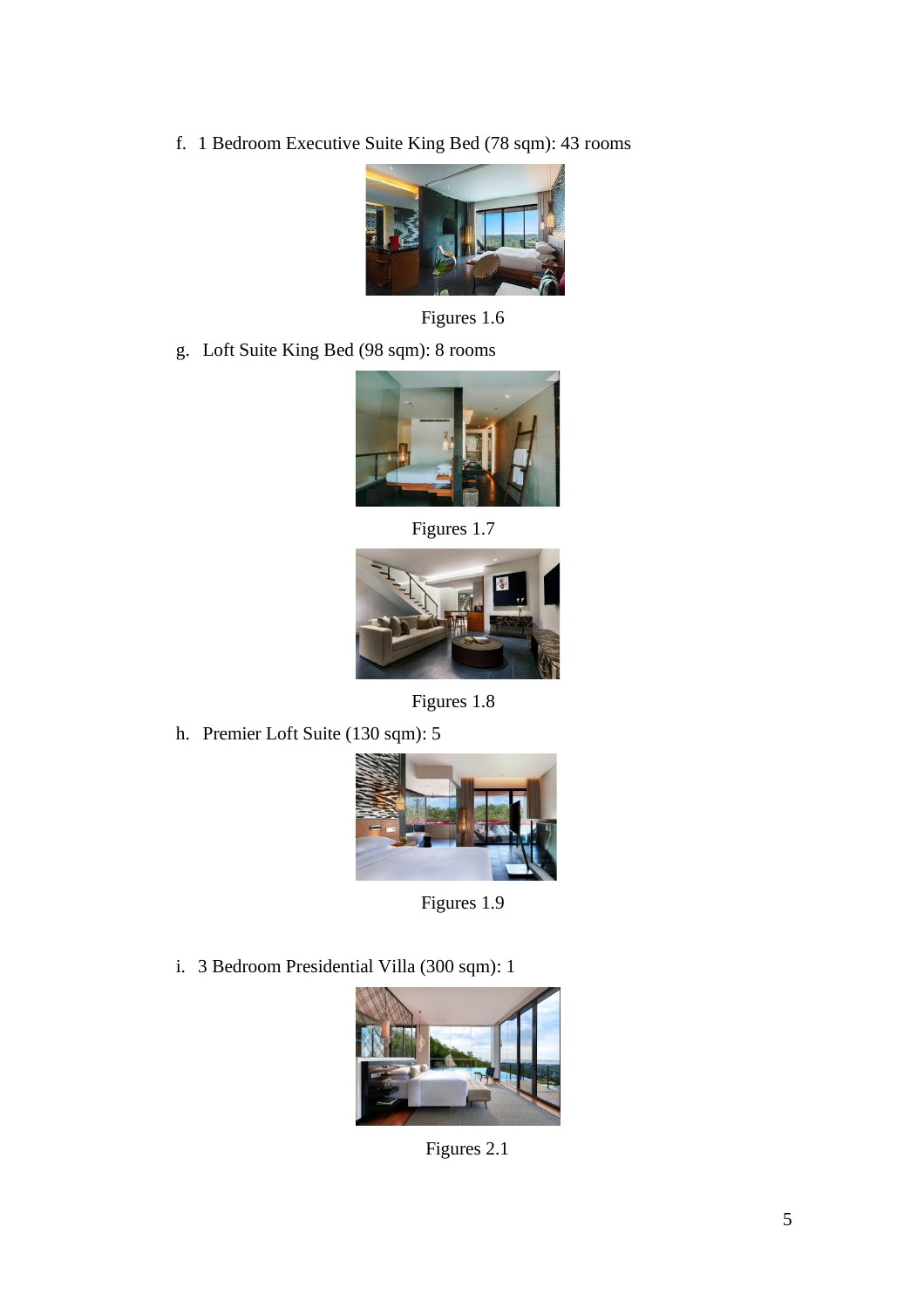

Figures 2.2

- 2. Restaurants
	- a. Clay Craft

The restaurant overlooks the resort and the main pool area gives it an airy and luxurious ambience. It opens from 6.30 am until 11.00 am for breakfast then 11:30  $am - 22:30$  pm for lunch and dinner.



Figures 2.3

b. Double Ikat

A signature upscale restaurant which serves authentic Indonesian cuisine. Every Tuesday, it has Balinese Buffet and every Saturday, it has Nusantara Buffet. The restaurant opens from 18:00 pm until 23:00 pm.



Figures 2.4

3. Bar

a. R bar

It is located in Lobby hotel and offers some of Bali best view. It is an energetic evening gathering place with live music, canapes, cocktails, craft beers and fresh juices. It opens from 11:00 am to 23:00 pm, meanwhile the afternoon tea is from 13:00 pm until 17:00 pm.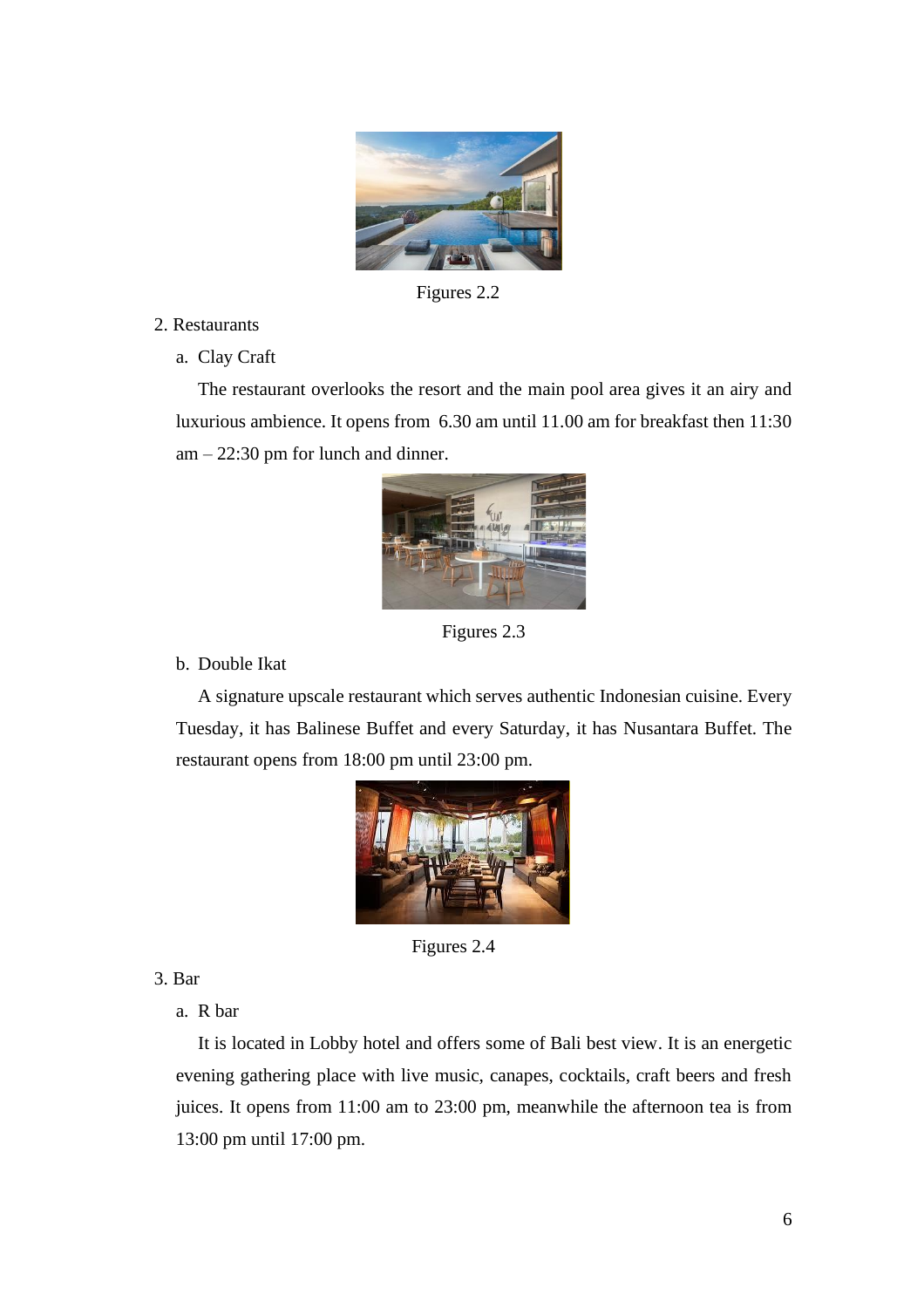

Figures 2.5

b. Pool Bar

The Pool Bar is the perfect place to grab a drink and enjoy one of the multiple pools overlooking the ocean. It opens from 11:00 am until 23:00 pm.



Figures 2.6

c. Lower Pool Bar

It is the best place to relax and to enjoy the ocean view because it is quiet. It opens from 10:00 am until 19:00 pm.



Figures 2.7

4. Swimming Pool

a. Infinity Pool

This pool is close with the Restaurant and Bar. It also has an ocean view. It opens from 6 am to 9 am.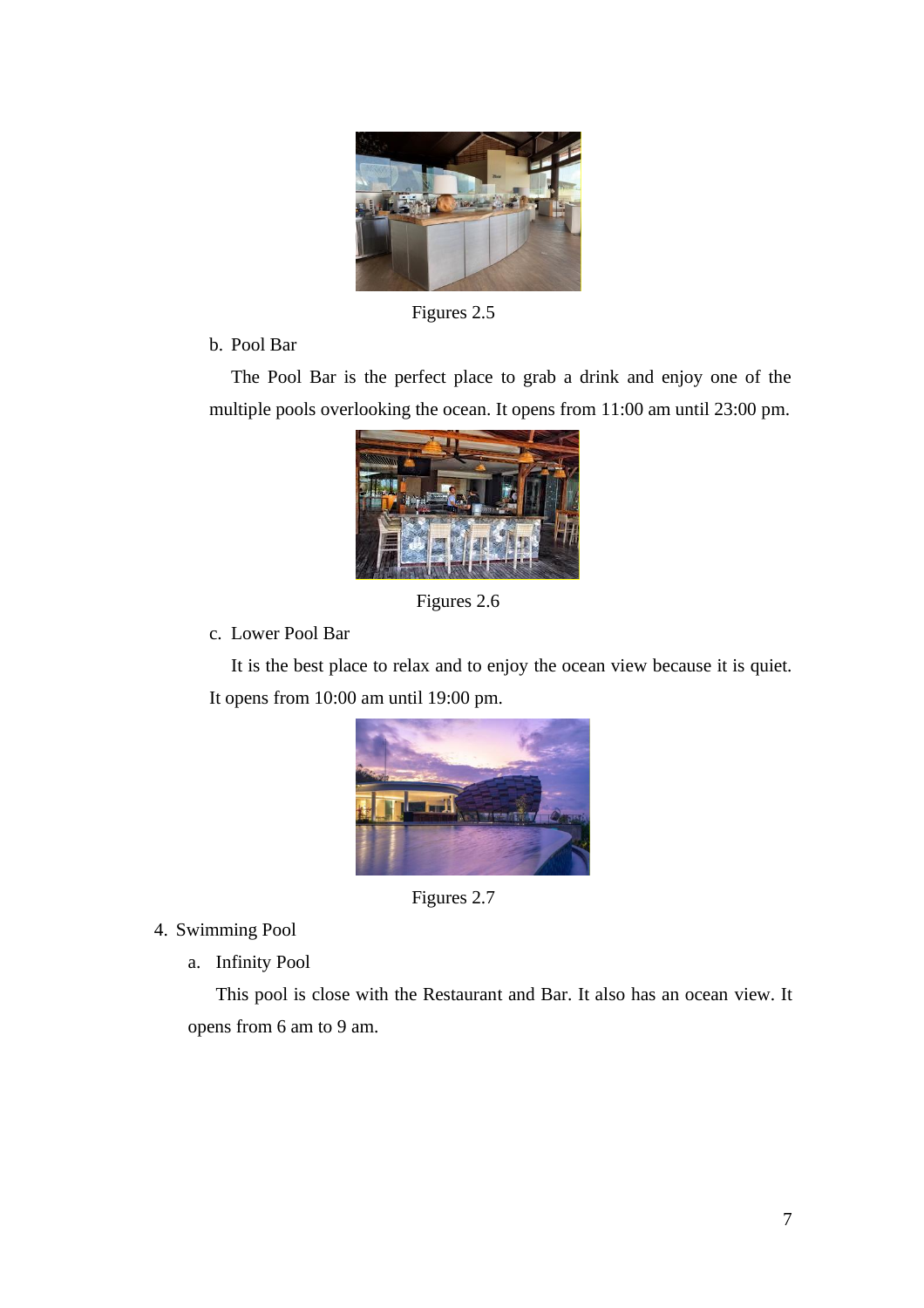

Figures 2.8

b. Lower Swimming Pool

It is located at the back of the Hotel's building. It opens from 6 am until 9 am.



Figures 2.9

c. Kids Pool

Located close with the main pool, main bar and the restaurant. Open from 6 am - 9 pm.



Figures 3.1

- 5. Oother facility in Renaissance Bali Uluwatu Resort & Spa
	- a. Roosterfish Beach Club

Located at Pandawa Beach, the guests can access the beach club only by complimentary shuttle. Touted as Bali's most playful beach club, it features large beachside pools, a restaurant and a bar with fun cocktails. It opens from 10:00 am until 19:00 pm.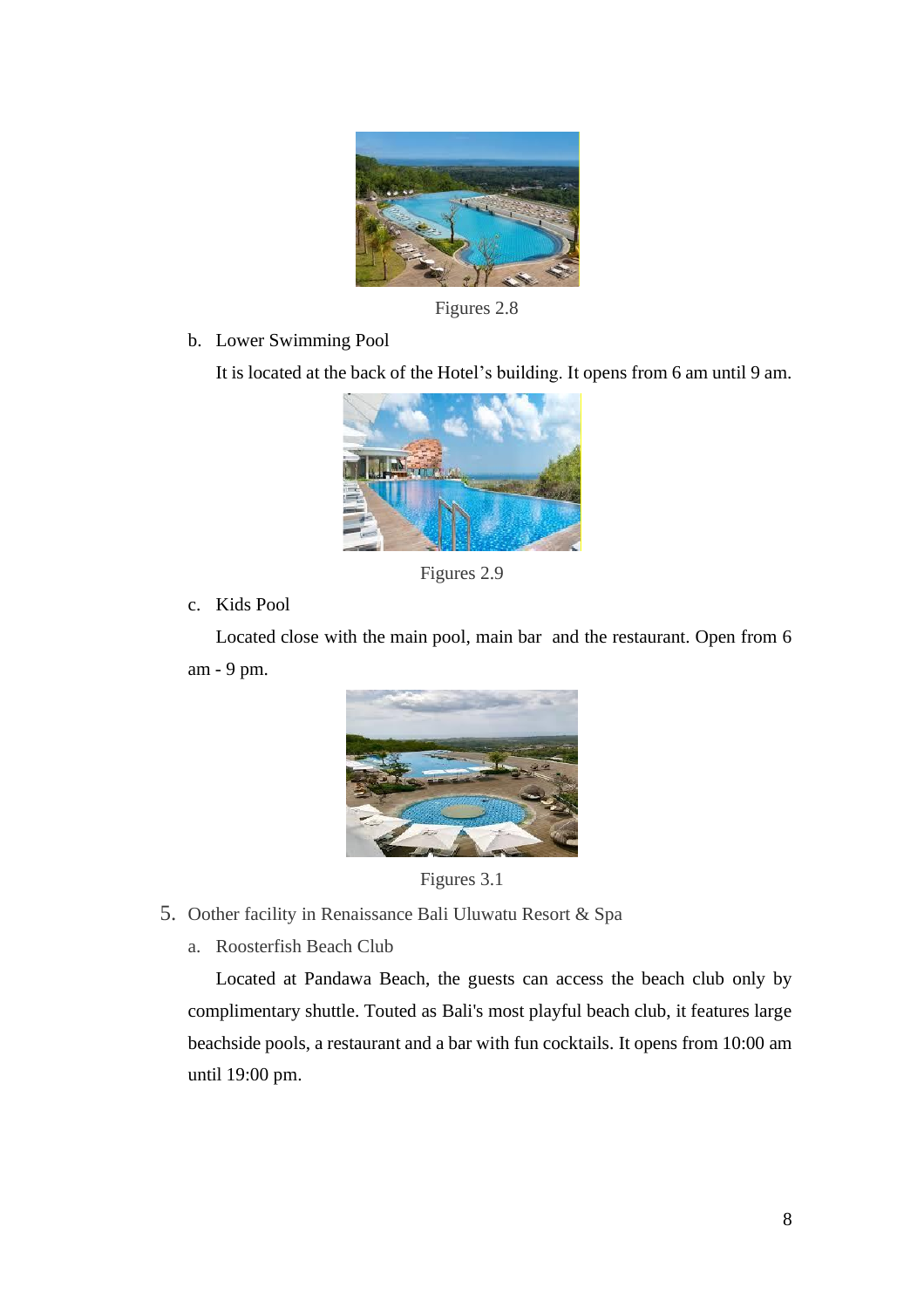

Figures 3.2

## b. Fitness Centre

The fitness centre opens for 24 hours and can hold maximum sixteen people. The fitness centre has an ocean view. The steam room opens from 09:00 am until 21:00 pm, maximum for four people. The sauna opens from 09:00 am until 21:00 pm, maximum for four people.



Figures 3.3

## c. Tree House

Tree House is the place specified for kids to do kids' activities. Hotel also provides different activities for the kids every day. Babysitting service is available for children below 4 years old. It opens from 09-00 am until 18:00 pm.



Figures 3.4

d. Wedding Chapel

Located close by to the swimming pool, this place opens only for wedding. It has a panoramic ocean view.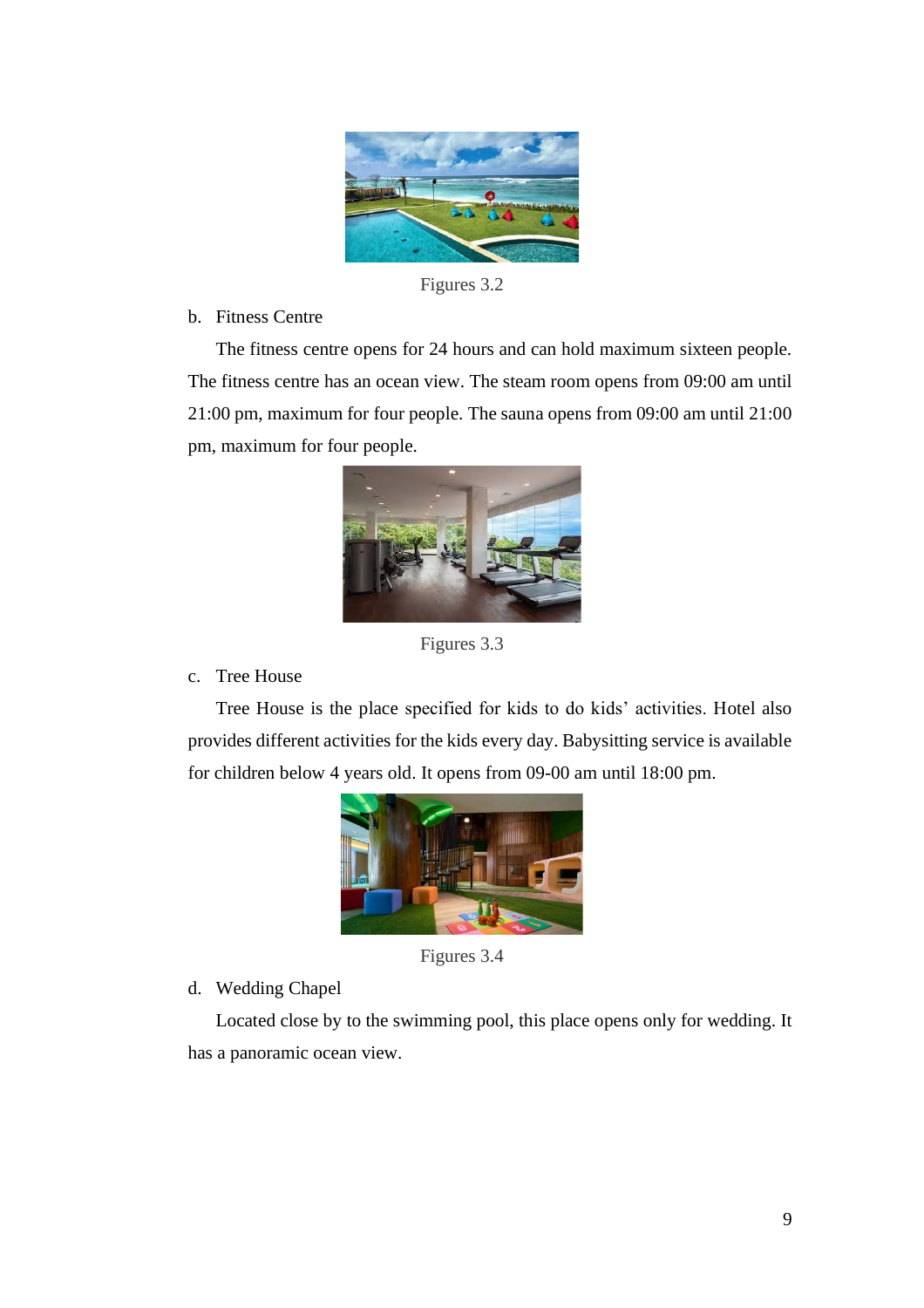

Figures 3.5

- e. Six Meeting Room
	- 1) Balangan meeting room
	- 2) Padang Padang meeting room
	- 3) Dreamland meeting room
	- 4) Melasti meeting room
	- 5) Bingin meeting room
	- 6) Pandawa meeting room
- f. Artifact

Hotel shop that sells Balinese stuff, souvenirs and handcrafts made from Bali. Open: 09:00 am until 20:00 pm



Figures 3.6

g. Valet Parking:

Every guest who are staying in this hotel do not need to pay for the parking or the valet.

h. 24 hours Buggy Service.

The buggy service will be delivering the guest to the room or lower swimming pool

#### **B. Organization Structure**

As one of five-star hotels in Bali of course, Renaissance Bali Uluwatu Hotel has an organization structure within the Hotel to find out the responsibilities and goals of each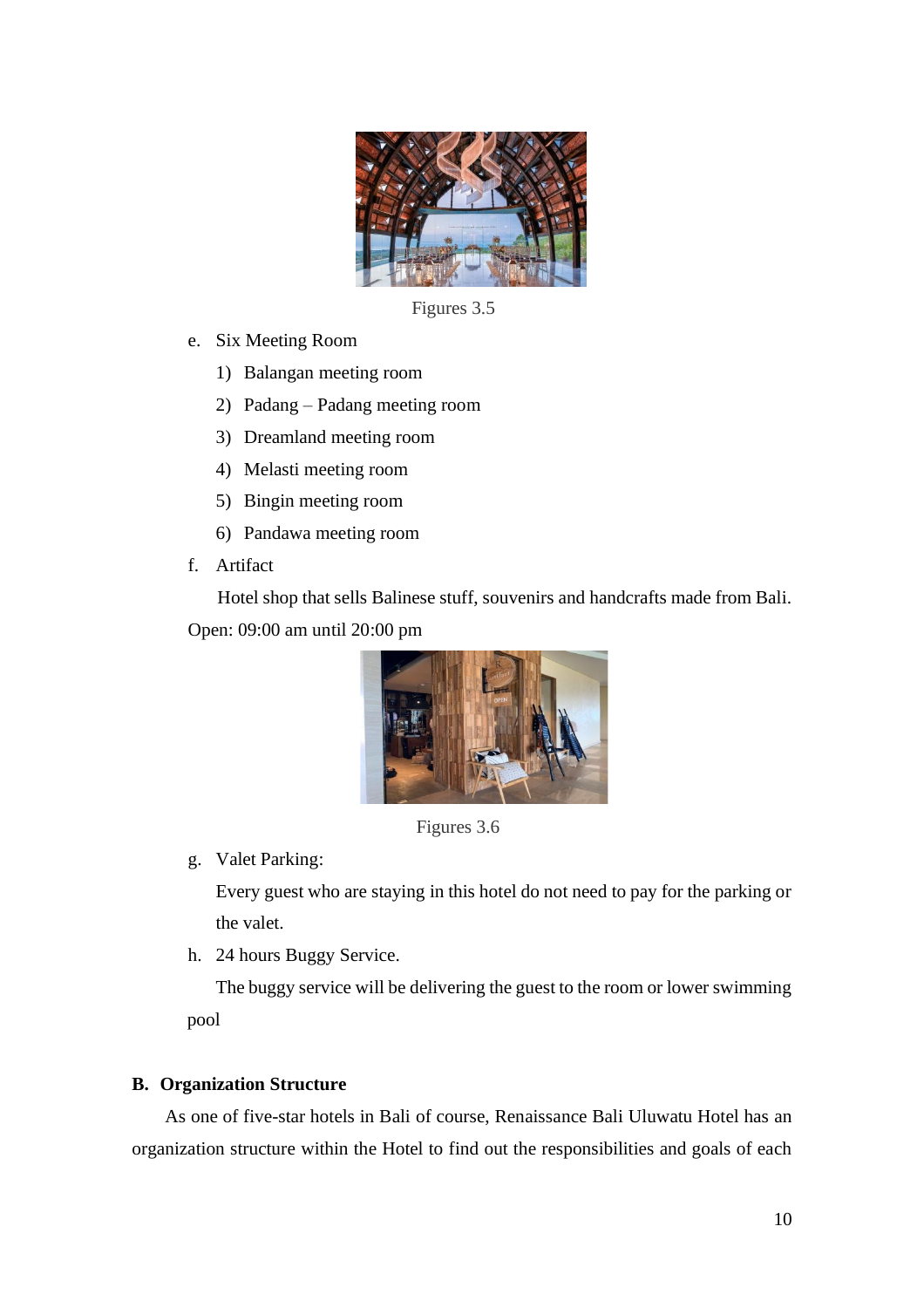department in order to create a good coordination between hotel departments so that services provided to guests can be satisfying. The following is a chart of the Renaissance Hotel organization structure.



Chart 2.1 Hotel Organization chart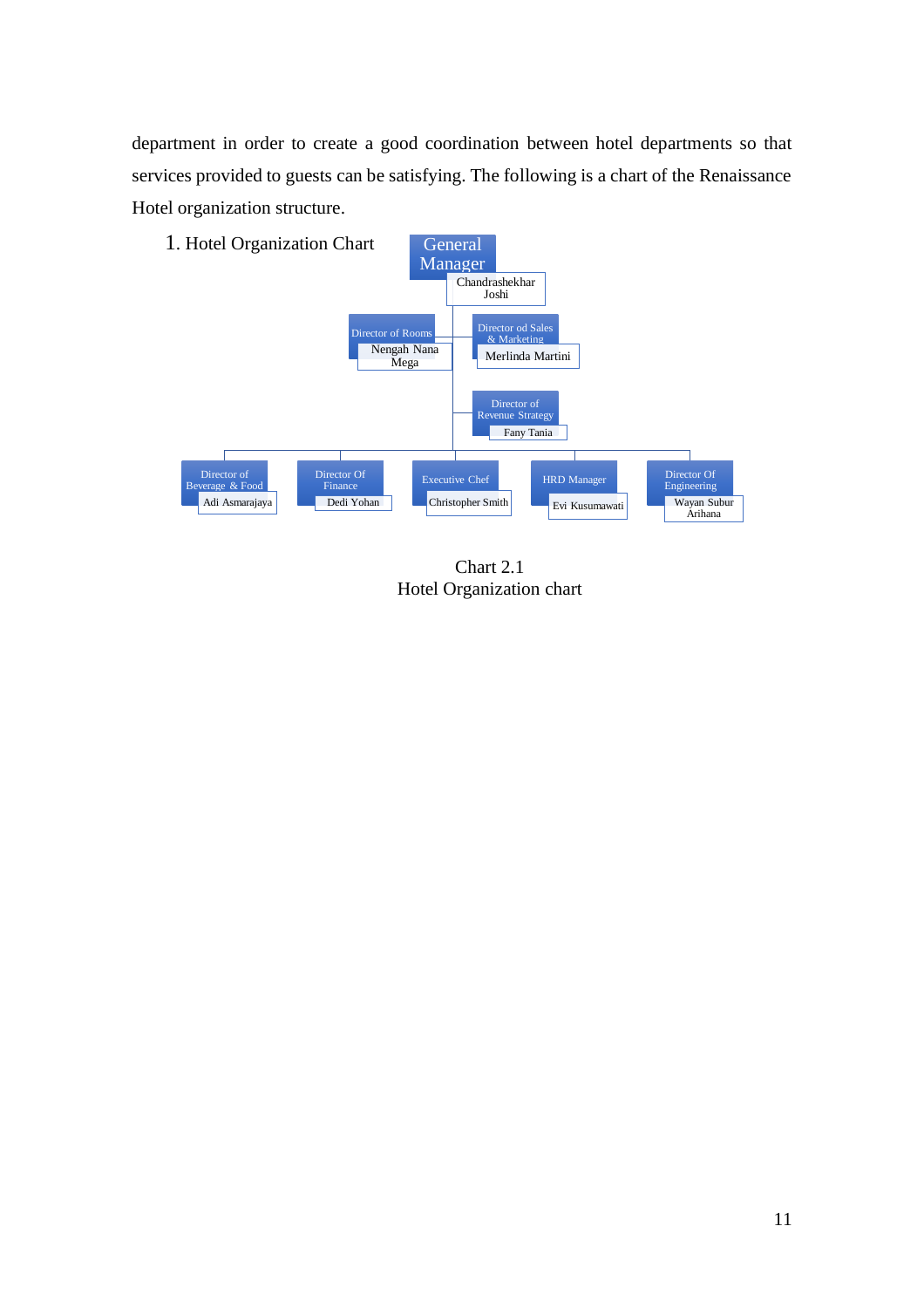## 2. Front Office Organization Chart



Chart 2.2 Front Office Organization Chart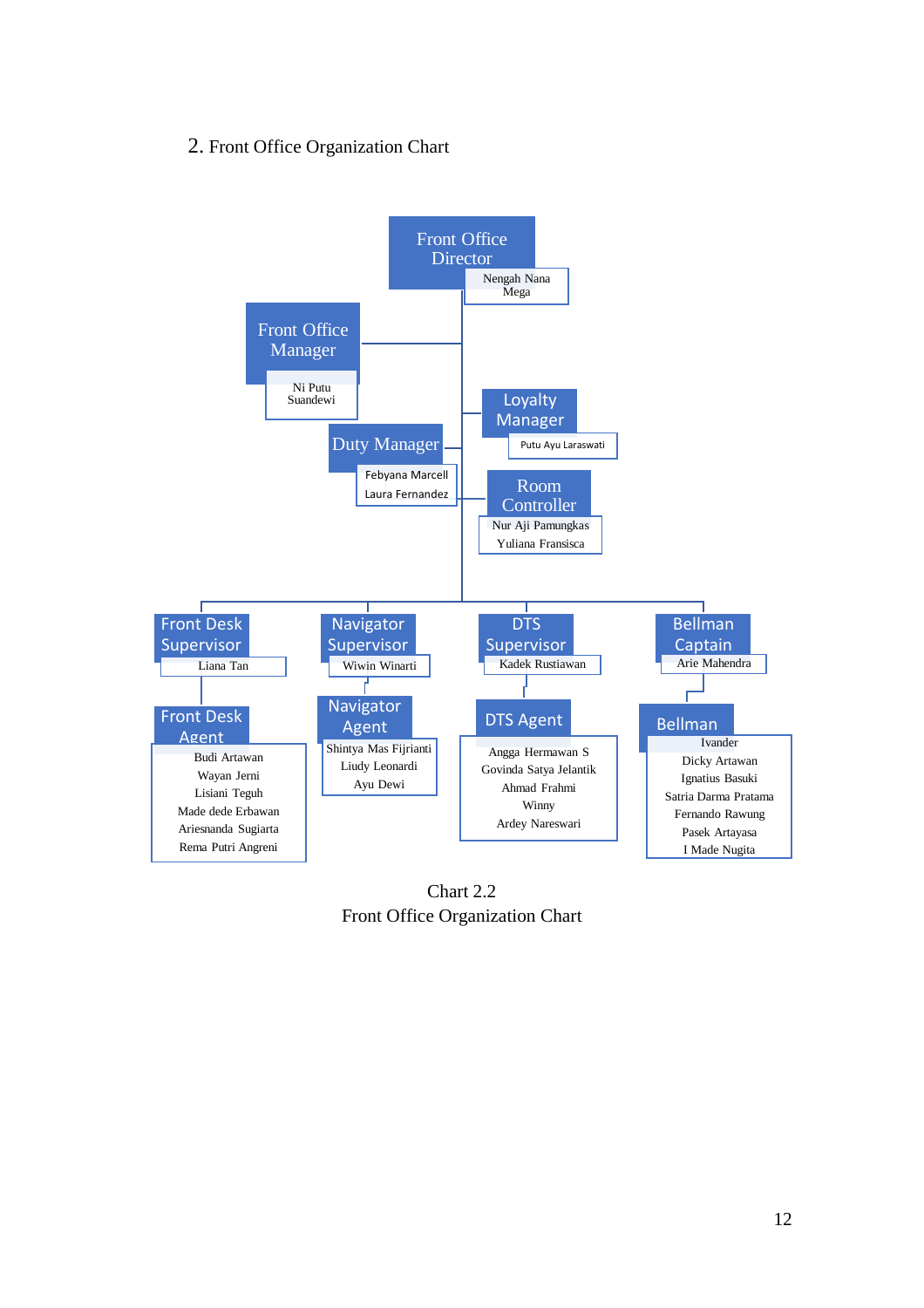- 3. Front Office Department Job Description
	- a. Job Description of Front Office Manager:
		- 1) Walk around to Lobby area/Buggy parking area/DTS/Storages & other related area.
		- 2) Conduct "R Ways" briefing.
		- 3) Check room availability/overall occupancy & plan for operation productivity.
		- 4) Check Room to back and prepare for VIP room.
		- 5) Monitor GXP, Ensure area Cleanliness.
		- 6) Lead from the lobby.
		- 7) Check VIP Room.
		- 8) Interact with guests especially those who have problems.
		- 9) Be with the team especially during peak hours.
		- 10) Check tomorrow business and ensure enough people.
		- 11) Make sure next day room arrival are block.
		- 12) Ensure weekly or monthly training plan is developed and work out daily.
		- 13) Save Daily Report for Audit and Annual Report
			- a. H172, H157, H1997, J104 & J102 (from Previous day), J106 (for the next day arrival), J108, J118, A300.
			- b. OXI error report.
			- c. NRDW Report.
		- 14) Monitor & Meet:
			- b. Guest Voice &Social Media.
			- b. MR enrollment.
			- b. GXP.
			- b. Net60.
			- b. Upselling.
			- b. Training hours for your ambassadors.
		- 15) Follow Front desk shift check list based on the shift.
	- b. Job Description of Duty Manager:
		- 1) Walk around to Lobby area/Buggy parking area/DTS/Storages & other related area.
		- 2) Conduct "R ways".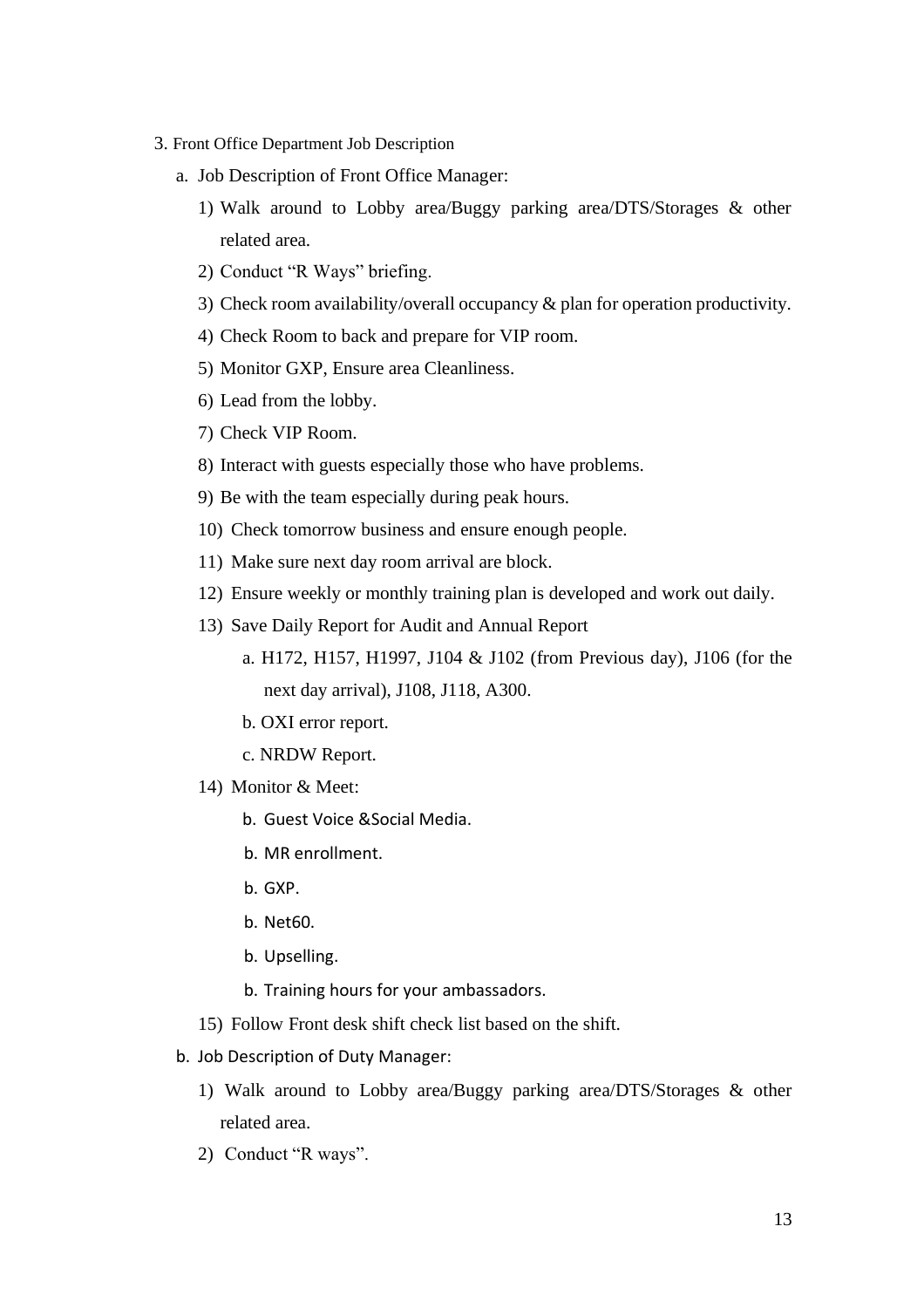- 3) Check Room availability/overall occupancy & plan for operation productivity.
- 4) Check Room Back to back and prepare VIP room.
- 5) Monitor GXP
- 6) Ensure area Cleanliness.
- 7) Lead from the lobby.
- 8) Check VIP Room.
- 9) Interact with guests especially those who have problems.
- 10) Be with the team especially during peak hours.
- 11) Check, review, and send PM report to A/R Supervisor by 15:00
- 12) Check tomorrow business and ensure enough people.
- 13) Make sure next day room arrival are block.
- 14) Ensure weekly or monthly training plan is developed and work out daily.
- 15) Save Daily Report for Audit and Annual Report:
	- a. H172, H157, H1997, J104 & J102 (from Previous day), J106 (for the next day arrival), J108, J118, A300.
	- b. OXI error report.
- 16) Monitor & meet:
	- a. Guest Voice & Social Media.
	- b. MR enrollment.
	- c. GXP.
	- d. Net60.
	- e. Upselling.
	- f. Training hours your ambassadors.
- 17) Follow front desk shift check list based on the shift.
- c. Job Description of Room Controller:
	- 1) Read follow up and resolve traces.
	- 2) Check and execute Mobile Guest Check in/out request.
	- 3) Read emails, respond and follow up email.
	- 4) Check arrival room block and make sure the Elite Member get the benefits.
	- 5) Monitor Mobile Guest Check In & Check Out request and ensure it was update and execute.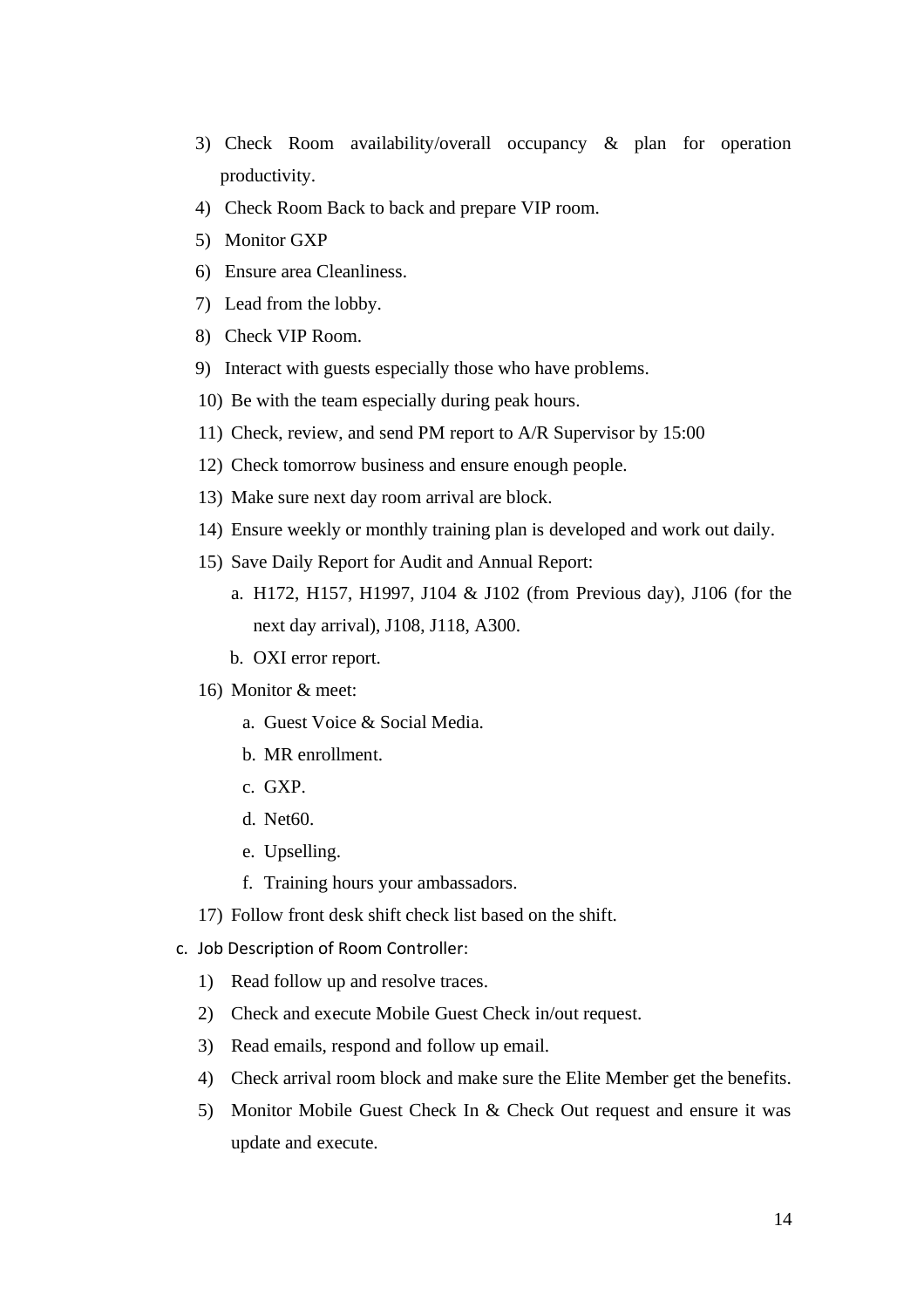- 6) Check 3 days reservation/correspondence ahead and send Pre-arrival email.
- 7) Double check today in-room VIP and MGS arrival registration card:
	- a. Registration folder
	- b. Room key/pocket
	- c. Check in insert
	- d. Resort map
	- e. Another flyer that needs to be inserted
	- 8) Departure courtesy call to maintain the room back to back.
	- 9) Control queue room and coordinate the room readiness to styling Order Taker.
	- 10) Room Block for FIT & Group and ensure the block based on the guest request, 7 days upcoming arrival.
	- 11) Lead the Pre-arrival plan meeting on daily basis.
	- 12) Check business tomorrow and ensure enough people.
	- 13) Drive on:
		- a. Guest Voice
		- b. MR enrollment
		- c. Trip Advisor
		- d. Net60
		- e. Upselling
	- 14) Review Daily Guest Voice, monitor and analysis the problem.
	- 15) Review and Check PM especially Group Bill and comfile the supporting bill.
- d. Job Description of Front Desk Agent:
	- 1) Pick up float from your SBD.
	- 2) Read, respond and resolve emails.
	- 3) Join briefing "R ways".
	- 4) Hand over from previous to nest shift.
	- 5) Ensure area Cleanliness.
	- 6) Prepare VIP and Mobile check in registration folder, cut key, hotel facilities, local navigator guide, etc.
	- 7) Check & action traces.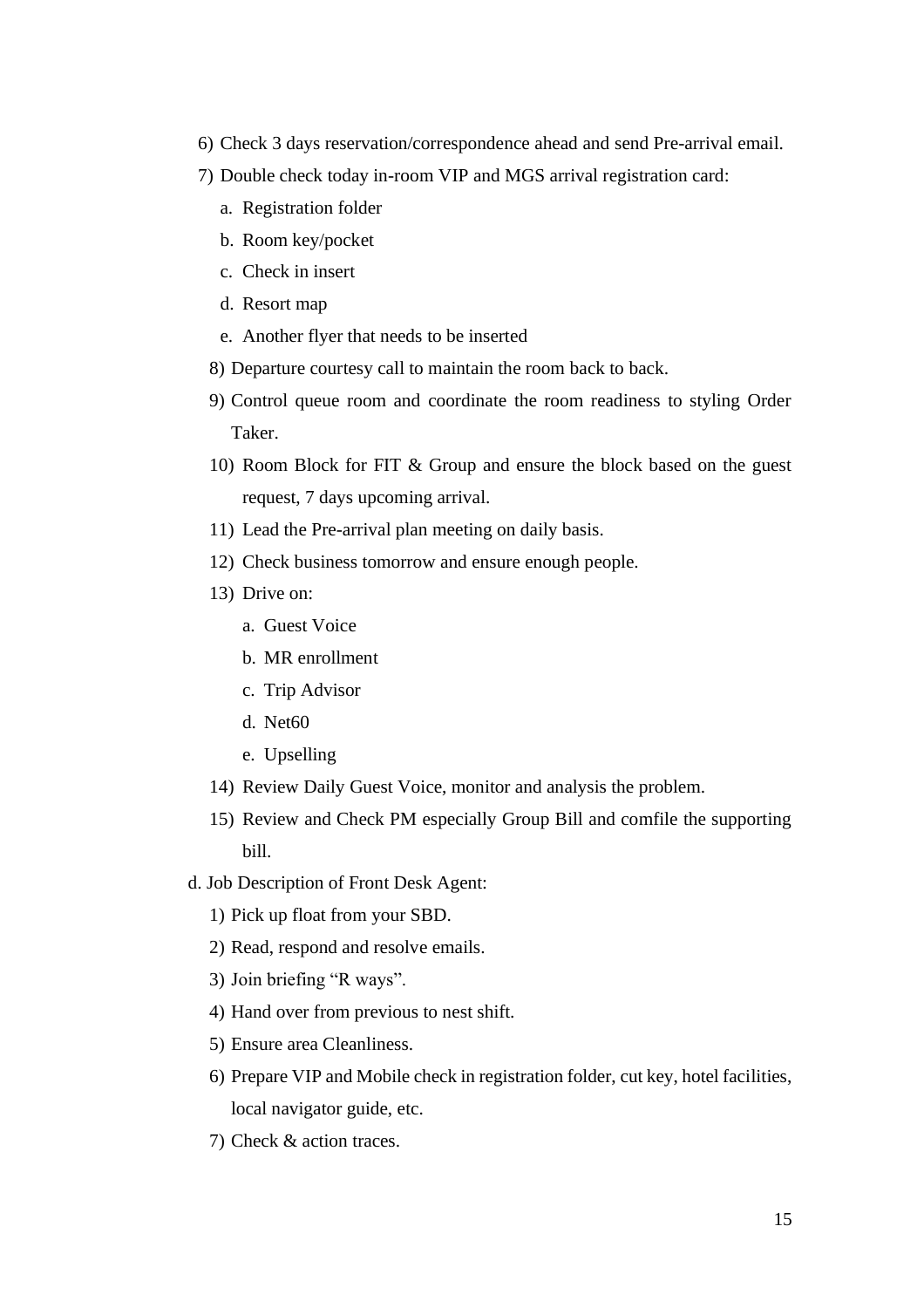- 8) Monitor and action Mobile check in/out.
- 9) Check room block and back to back room.
- 10) Departure Call for due out at 12:00.
- 11) Next day departure check:
	- a. Double check billing instructions and routings.
	- b.Do allowance/adjustment if any.
	- c.Check sharer's account.
	- d.City ledger, find and attached supporting document.
	- e. Advance Payment for Advance purchase booking from Hotel Web and **OTA**
	- 12) Enroll MR to arrival Departure guests.
	- 13) Do upsell.
	- 14) Log any info in profile notes or messages to follow up in traces.
	- 15) Ensure EDC machine is settled & credit card verification is release.
	- 16) Close cashier (if any)
		- a. Print Journal cashier and ensure rebate form are prepared.
		- b.Make sure each check out folio has signed CC (if pay by CC, if pay cash, to be dropped to shift drop). Reg. Card copy of passport/ID, supporting bills, any allowance bills, Remittance form
		- c. Ask your supervisor to check and approve your shift drop.
	- 17) Hand over any pending message to next shift.
	- 18) Pick up your due back.
	- 19) Collect your money and keep it in your shift. Run Night Audit:
		- a. Print and Check Report (A142, B108, B194, A164, A128, J104, A106, A138).
		- b. Review and save (A120, P112, B168, B108, J108, H138, H197, H172, J108, J118, FD200, FD300, No Suite Go Empty Manual Report)
	- 20) Save Report for B&F in Public Folder after N/A (A124, R118, A130, B202, P112, A178).
	- 21) Print, check, and report Fixme to reservation to follow up via traces.
	- 22) Make sure the PI automatically check out and check in.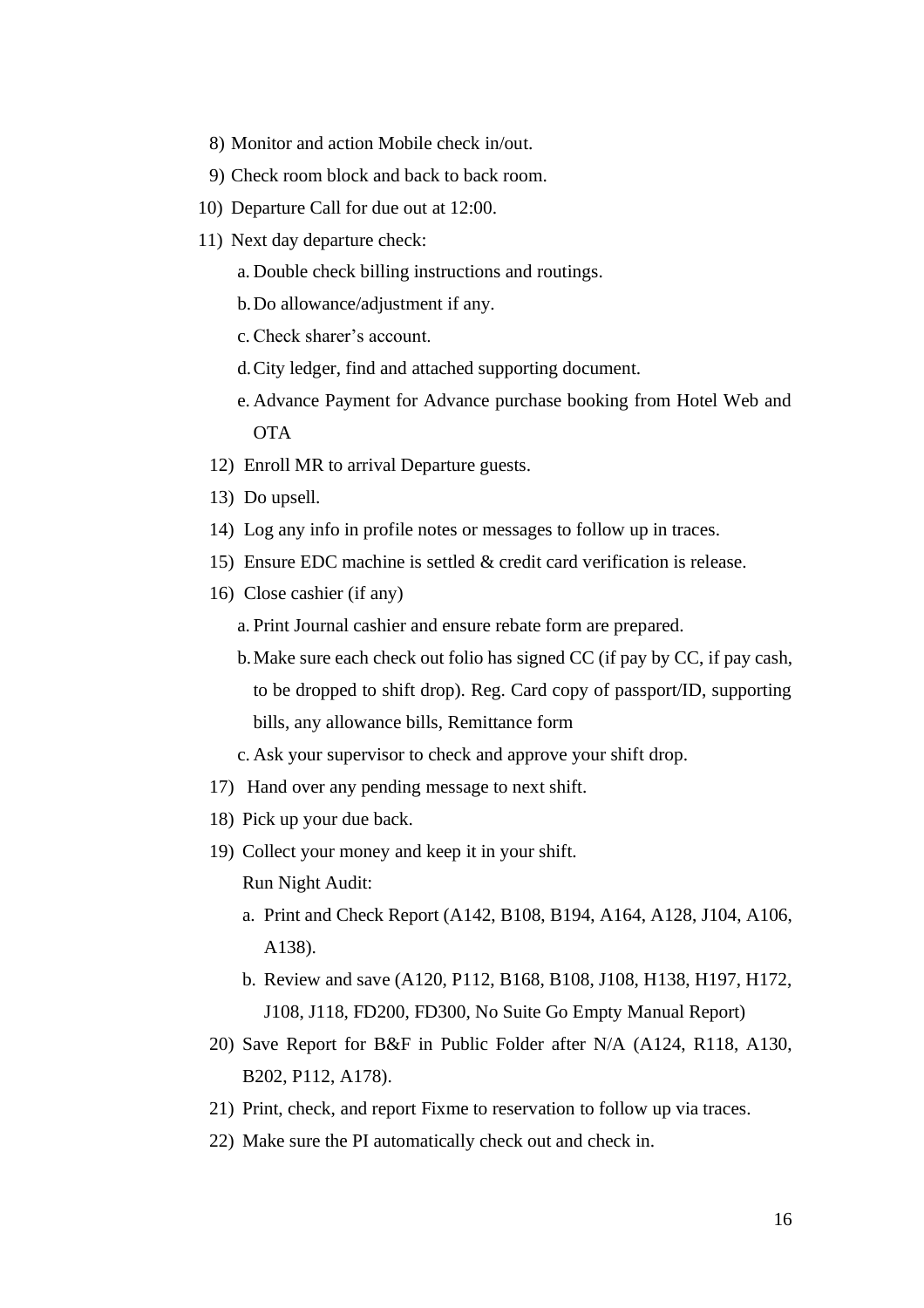- 23) Rebate PM breakfast (9511) and do check out before running N/A to Clay Craft breakfast, and add on the same PM after Running N/A.
- 24) Ensure all the Docket for Departure are taken out daily and File nicely.
- 25) Do net 60 to ensure the internet are run well.
- e. Job Description of Navigator:
	- 1) Read log book and follow up pending messages.
	- 2) Read, respond and resolve emails.
	- 3) Join briefing "R ways"
	- 4) Hand over from previous to next shift.
	- 5) Prepare Lobby amenities.
	- 6) Prepare and check for VIP.
		- a. welcome amenities.
		- b. VIP Folder (prepare key, Hotel information, local navigator guide, etc.)
		- c. VIP room check.
		- d. In Room Check in.
	- 7) Check Daily birthday guest and request the surprise cake.
	- 8) Check & action traces.
	- 9) Mingle with guests at Lobby area and/or outlets.
	- 10) Check VIP arrival guests who use hotel car.
	- 11) Meet and greet guests at airport if any request.
	- 12) Look for events on the island and share with all team.
	- 13) Check and update recommendations.
	- 14) Prepare VIP amenities form for Arrival next day and submitted to Pastry.
	- 15) Monitor & meet:
		- a. Check in Experience.
		- b. Departure Experience.
		- c. Elite Appreciation.
	- 16) Check VIP Report:
		- a. Pre-departure call.
		- b. VIP Arrival Courtesy.
		- c. Check List VIP room.